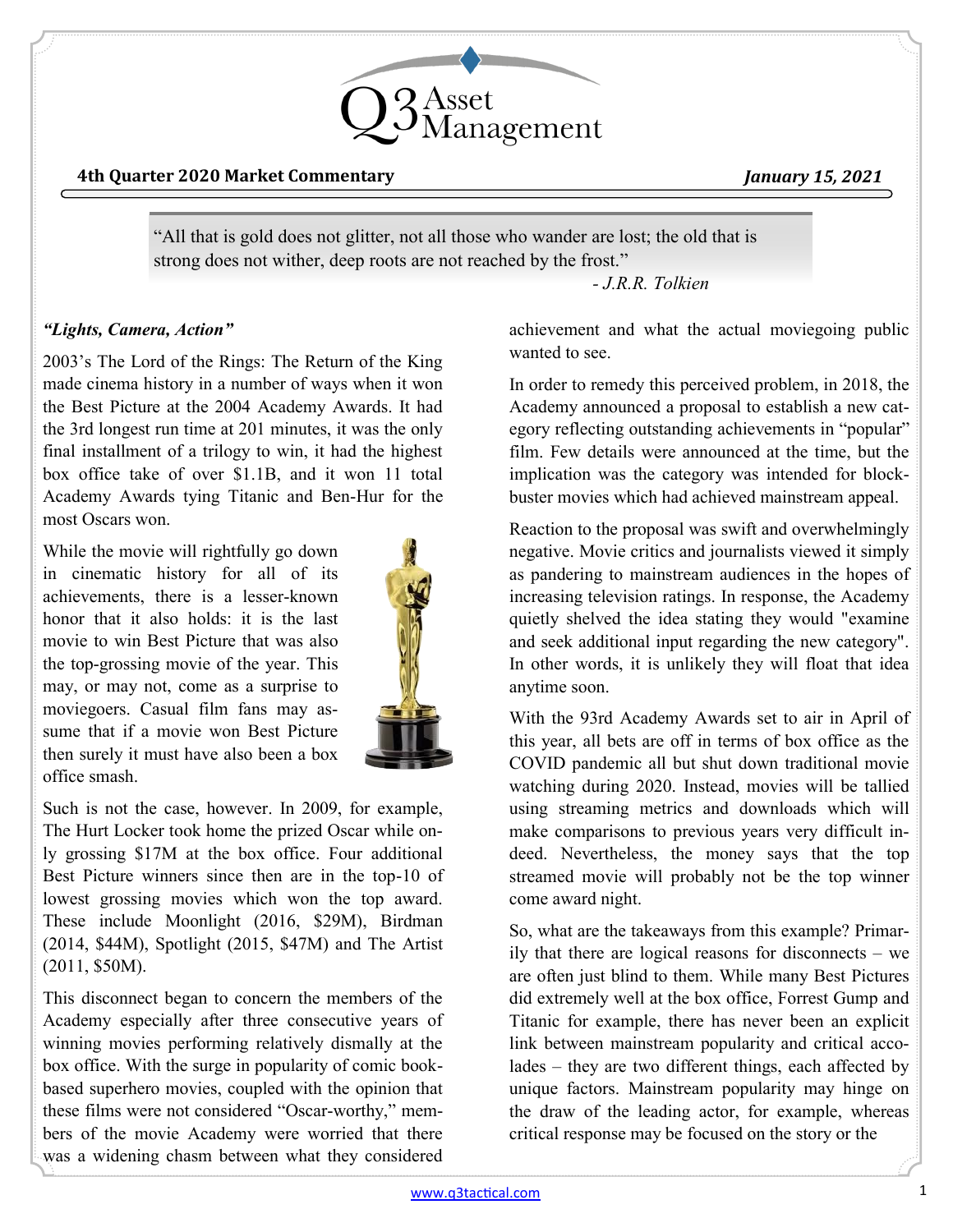#### but there are a number of factors which affect the stock

market, not all of which are reflected in the economy and vice-versa.

cinematography. These components may not always

In the realm of economics, such a disconnect often exists between the performance of the stock market and the health of the economy. We have witnessed this throughout the past year. Intuitively it would seem to be almost obvious that they should move in tandem,

In April, if you watch the broadcast of the Oscars, just keep in mind your favorite movies of 2020 may not be amongst the ones represented in the slate for Best Picture. But until you and I are invited to the Academy, and offered a vote, we'll just have to remember that movies are meant to entertain us, and if they succeed – it was well worth the cost of admission.

#### *Quarterly Market Recap*

The first two quarters of 2020 displayed historic market behavior, the fastest bear market drop in the 1st quarter and the fastest bear recovery in the 2nd. The past six months were relatively free of downside volatility as there were increased signs that a COVID vaccine would be happening sooner than originally expected. Talks of additional government stimulus also helped quell the fears of investors.

With the Presidential election in November, and everything that tends to go along with that, many expected a tumultuous time in the markets. Surprisingly, even with contested election results, the market seemed to largely shrug this off and continue along as if nothing happened. Some interpret this as a strong sign of a healthy market, one that cannot be "bullied" by external forces. Others, however, point out that it may be a sign of complacency – which often occurs at market extremes.

The fourth quarter ushered in a change in leadership politically and in the markets. A newly elected President will govern us for the next four years, and new leadership was established in the investing arena, as small-caps, value and international issues had their day in the sun. Whether or not these areas of the market continue to outperform remains to be seen, but the rotation into these asset classes seems to imply we might be on the cusp of a sea change in the stock market.

- US stocks added to a strong third quarter by tacking on additional gains over the last three months. The S&P 500 gained 12.1% and the Dow Jones Industrial Average rose 10.7%. Value-based stocks outperformed growth issues, during the quarter, for the first time in over a year. This rotation began in the third quarter and accelerated into the fourth quarter as "work-at-home" stocks began to lose some of their luster due to continued vaccine hopes.
- The major equity sectors experienced aboveaverage returns with all eleven S&P 500 sectors gaining ground. Leading the way were Energy (XLE) and Financials (XLF) rising 28.3% and 23.1%. Real Estate (XLRE) and Consumer Staples (XLP) had the smallest gains, rising 5.0% and 6.1%. Notably, the two strongest sectors in the 4th quarter are both defensive in nature, and have struggled for over a year. In fact, even with the strong showing of these two, they both are still negative over the one-year period. Energy down 32.5% and Real Estate off 2.1%.
- International equity markets continue to outpace their US-based counterparts. Performance was headed up by the Latin America (ILF) markets gaining an impressive 40.7%, but still down over 11% for 2020. Europe (IEV) and Pacific (IPAC) regions both were up 15.3% and Emerging Markets (EEM) rose 18.4% for the period. The gains for the quarter were driven by many of these regions' ability to navigate their way through the COVID pandemic with a minimum of disruption to their economies.
- The fixed income market, to no surprise, continued to underperform equities for the quarter. Of course, it does offer the relative safety of bond investing along with lower volatility. Bond yields began to climb during the period which led to losses in US Treasury issues. Long-term government bonds (TLT) lost 3.0% for the quarter. Winners were High Yields (HYG) and Corporate Bonds (LQD) rising 5.8% and 3.4%.

align.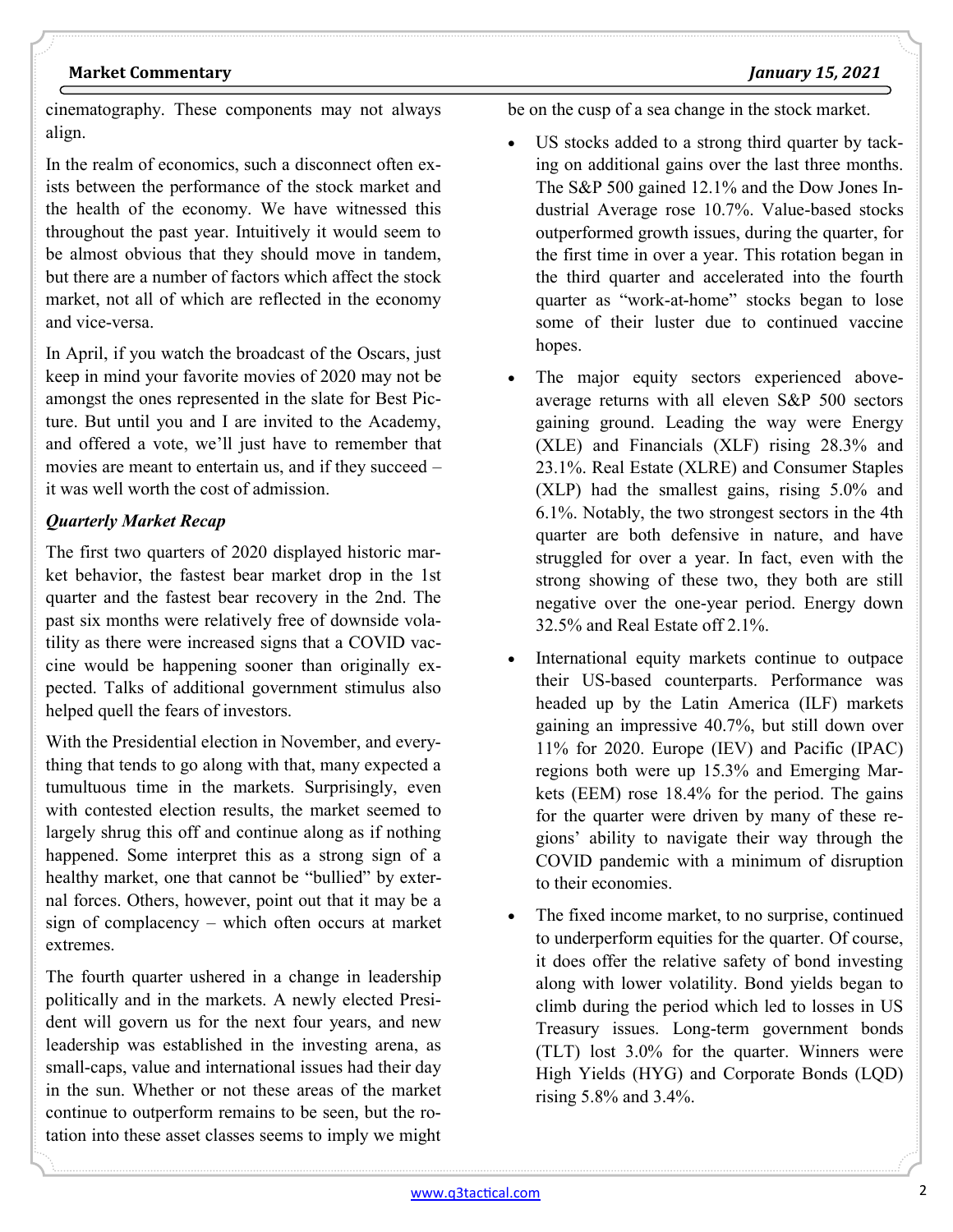might have, then bought back similar positions in the fol-

If the S&P 500 finishes higher in the first five days of the year, as it has in 2021, there is an 85% chance the market will end the year higher and with an average gain of about 13%. Many of the causes and explanation of this rule are similar to those of the

lowing January.

**"First Five Days Rule"**

footprint. The chart below shows that the month of January indeed outperforms over the average month,

This anomaly was first noted in 1942 by the investment banker, Sidney Wachtel. But it was not until the 1980s that it really came to the forefront. During this time, many academic papers did a deep dive into this phenomenon attempting to explain its existence. Generally, the consensus was that January, indeed, did seem to deliver outsized returns and could be largely explained by tax management. Simply put, investors sold their losses in December to offset any gain they

#### **Market Commentary** *January 15, 2021*

• Not to be left out, alternative asset classes also had a respectable quarter. Gold (IAU) after its record run in the summer months eked out a small gain of 0.8%. Oil (USO) continued its strong run adding on 16.7% for the quarter. Incredibly, even after these gains, oil finished 2020 down more than 65%.

#### *As Goes January...*

January in the markets is not entirely different than January in our everyday lives, a time for new beginnings and a time to look ahead to see what the year

will bring. Just as we try to envision what the year will have in store for our personal lives, market watchers have been doing a similar thing for decades.

Perhaps in no other endeavor is predicting the future more germane than it is for the investment industry. Naturally, the ability to do so is difficult – to say the least. Nevertheless, it does not stop people from trying. One of the more common practices is to look closely at the market during the

beginning of a new year. Again, investment professionals are really no different than the rest of us, they want to be prepared for times to come, and act accordingly.

Not only is January the start to a new year, but it has also been historically one of the more volatile months for stocks. Perhaps these reasons are why so many people try to extrapolate longer-term predictions from the performance of just this one month. Following are just a few of the indicators and "effects" that have been identified in the markets:

#### **"The January Effect"**

The term refers to the buying of stocks in January - often for a perceived discount. In December, investors often sell for tax purposes or just to make some quick holiday cash. This sell-off is thought to create stock market "discounts" in January. Any effects from this phenomenon are noticed mostly in small-cap stocks, as they are easier to move given their smaller market





*Global Financial Data. Through 12.2019. Japan data from 1921.* 

"January Effect" cited above.

and not just in the US.

Of course, looking at just a handful of days cannot fully account for the subsequent 200+ market days of the year, but it does have a strong track record. An element of "self-fulfilling prophecy" may exist, in that investors are aware of this phenomenon and begin buying in anticipation of it – thereby perpetuating the effect.

## **"As Goes January, So Goes the Year"**

As a natural progression to the above effects, it may come as no surprise that market researchers have identified that market performance in January tends to be an accurate predictor of the rest of the year. Simply put, the idea is that if the S&P 500 index ends January higher than it started, the rest of the year will follow suit. This "prediction" has been correct 34 out of 38 times since 1950. A strong beginning to the year may mean investors are more encouraged to get invested in the subsequent months.